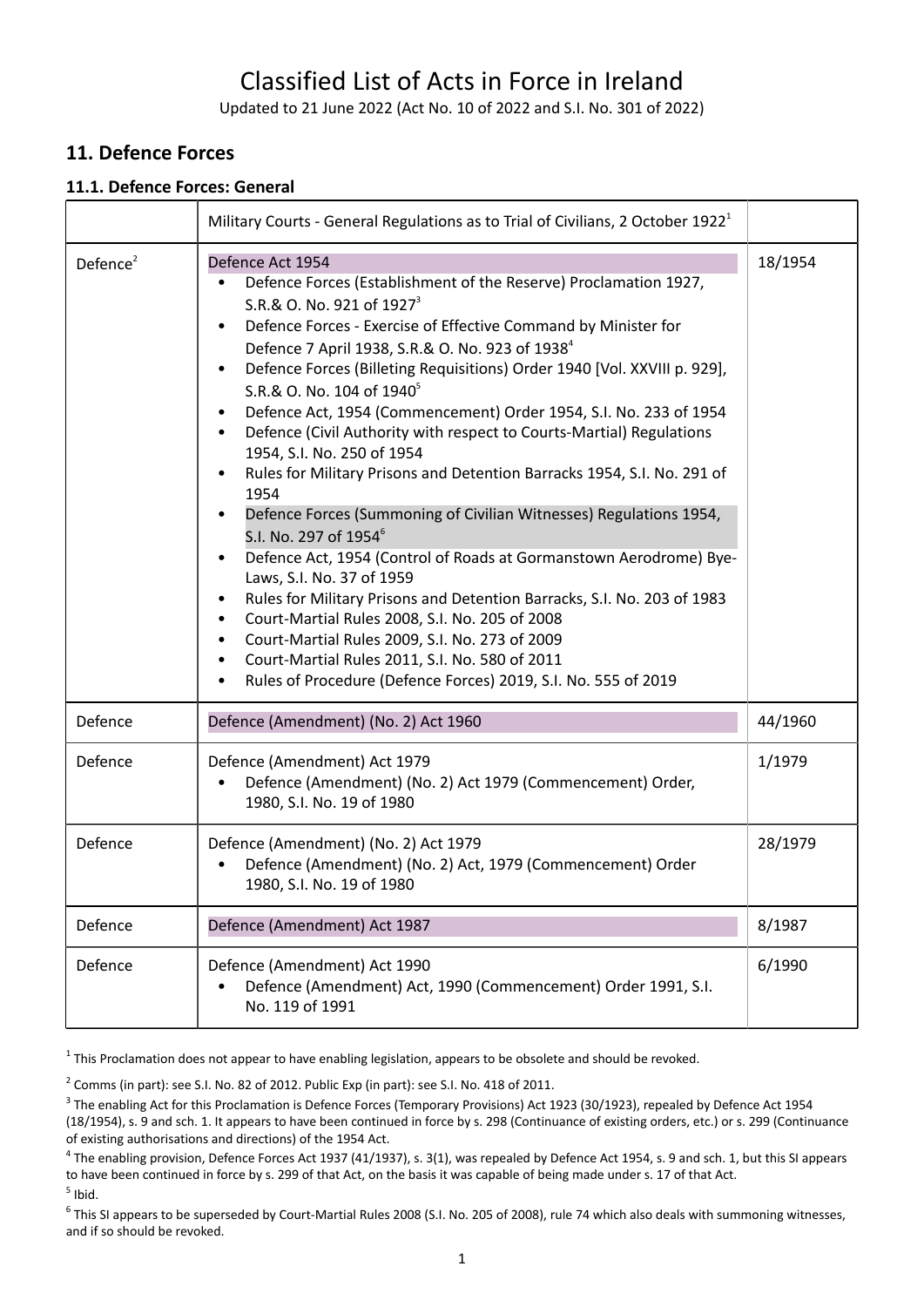| Defence | Defence (Amendment) Act 1998<br>Defence (Amendment) Act 1998 (Commencement) Order 1998, S.I. No.<br>366 of 1998                                                                                                                                                                                                 | 31/1998 |
|---------|-----------------------------------------------------------------------------------------------------------------------------------------------------------------------------------------------------------------------------------------------------------------------------------------------------------------|---------|
| Defence | Defence (Amendment) Act 2006                                                                                                                                                                                                                                                                                    | 20/2006 |
| Defence | Defence (Amendment) Act 2007<br>Defence (Amendment) Act 2007 (Section 71) (Commencement) Order<br>2007, S.I. No. 204 of 2007<br>Defence (Amendment) Act 2007 (Section 70) (Commencement) Order<br>2007, S.I. No. 660 of 2007<br>Defence (Amendment) Act 2007 (Commencement) Order 2008, S.I. No.<br>254 of 2008 | 24/2007 |
| Defence | Defence (Miscellaneous Provisions) Act 2009                                                                                                                                                                                                                                                                     | 35/2009 |
| Defence | Defence (Amendment) Act 2011<br>Defence (Amendment) Act 2011 (Commencement) Order 2011, S.I. No.<br>568 of 2011                                                                                                                                                                                                 | 17/2011 |
| Defence | Defence Forces (Second World War Amnesty and Immunity) Act 2013                                                                                                                                                                                                                                                 | 12/2013 |
| Defence | Defence (Amendment) Act 2015                                                                                                                                                                                                                                                                                    | 24/2015 |
| Defence | Defence (Amendment) Act 2021<br>Defence (Amendment) Act 2021 (Commencement) Order 2022, S.I. No.<br>٠<br>179 of 2022                                                                                                                                                                                            | 33/2021 |

#### **11.2. Defence Forces Ombudsman**

| Defence $7$ | Ombudsman (Defence Forces) Act 2004                                                                                                                   | 36/2004 |
|-------------|-------------------------------------------------------------------------------------------------------------------------------------------------------|---------|
|             | Ombudsman (Defence Forces) Act 2004 (Commencement) Order 2005,<br>S.I. No. 568 of 2005<br>Defence Forces Ombudsman (Procedures for Access to Military |         |
|             | Installations) Regulations 2005, S.I. No. 781 of 2005                                                                                                 |         |

# **11.3. Courts-Martial Appeals**

| Defence | <b>Courts-Martial Appeals Act 1983</b>                                         | 19/1983 |
|---------|--------------------------------------------------------------------------------|---------|
|         | Courts-Martial Appeals Act, 1983 (Application of Part II) Order 1983,          |         |
|         | S.I. No. 201 of 1983                                                           |         |
|         | Courts-Martial Appeal Court Rules, S.I. No. 206 of 1983 <sup>8</sup>           |         |
|         | Courts-Martial Appeals Act, 1983 (Commencement of Part III) Order              |         |
|         | 1986, S.I. No. 426 of 1986                                                     |         |
|         | Courts-Martial (Legal Aid) Regulations 2008, S.I. No. 206 of 2008<br>$\bullet$ |         |
|         | Courts-Martial (Legal Aid) (Amendment) Regulations 2010, S.I. No. 327          |         |
|         | of 2010                                                                        |         |
|         | Courts-Martial (Legal Aid) (Amendment) Regulations 2011, S.I. No. 579          |         |
|         | of 2011                                                                        |         |
|         |                                                                                |         |

# **11.4. Defence Forces Pensions**

| 26/1923<br>Act 1923<br>Army Pensions<br>Defence |  |
|-------------------------------------------------|--|
|-------------------------------------------------|--|

<sup>7</sup> Public Exp (in part): see S.I. No. 418 of 2011.<br><sup>8</sup> Responsibility of Department of Justice and Equality.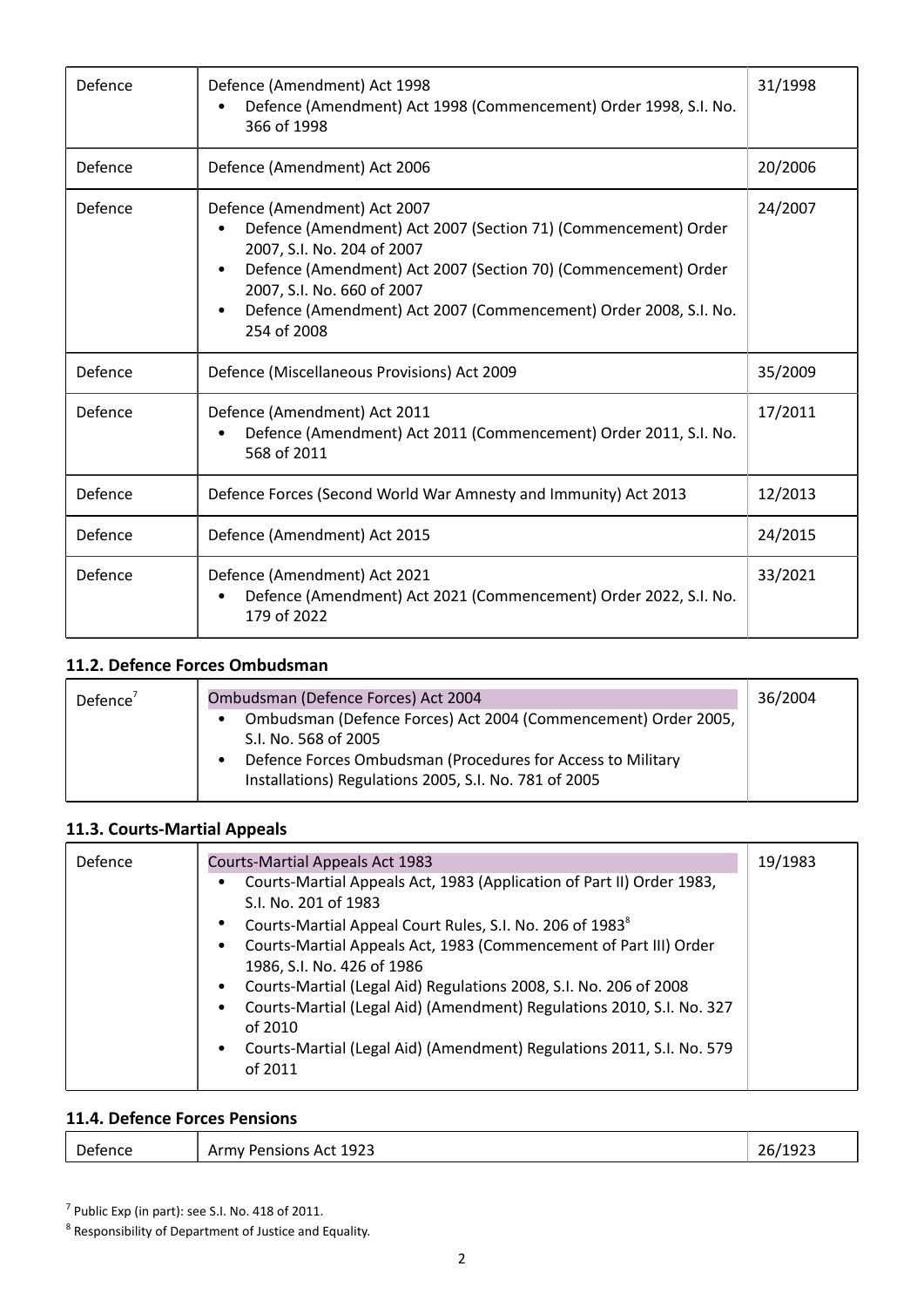|                       | Army Pensions (Medical Examination and Re-examination) Regulations<br>[Vol. IV p. 503], S.R.& O. No. 65 of 1928<br>Army Pensions (Medical Examination and Re-examination) Regulations<br>[Vol. IV p. 507], S.R.& O. No. 187 of 1933                                                                                                                                                                                                                                                                                                                                                                                                                                                                                               |         |
|-----------------------|-----------------------------------------------------------------------------------------------------------------------------------------------------------------------------------------------------------------------------------------------------------------------------------------------------------------------------------------------------------------------------------------------------------------------------------------------------------------------------------------------------------------------------------------------------------------------------------------------------------------------------------------------------------------------------------------------------------------------------------|---------|
| Defence               | Military Service Pensions Act 1924 <sup>9</sup><br>Military Service Pensions Regulations (No. 1) 1927 [Vol. XVI p. 445],<br>S.R.& O. No. 13 of 1927<br>Military Service Pensions Regulations (No. 1) 1927 (Amendment)<br>Regulations 1950, S.I. No. 119 of 1950<br>Military Service Pensions Regulations (No. 1) 1927 (Amendment)<br>Regulations 1951, S.I. No. 286 of 1951<br>Military Service Pensions Regulations (No. 1), 1927 (Amendment)<br>Regulations 1954, S.I. No. 120 of 1954 <sup>10</sup>                                                                                                                                                                                                                            | 48/1924 |
| Defence               | Military Service Pensions Act 1925                                                                                                                                                                                                                                                                                                                                                                                                                                                                                                                                                                                                                                                                                                | 15/1925 |
| Defence <sup>11</sup> | Army Pensions Act 1927<br>Army Pensions (Forms of Application) Regulations 1927 [Vol. IV p. 513],<br>S.R.& O. No. 74 of 1927<br>Army Pensions (Expenses and Allowances) Regulations (1927) [Vol. IV<br>p. 549], S.R.& O. No. 3 of 1928<br>Army Pensions (Investigation of Applications) Regulations 1928 [Vol. IV<br>p. 555], S.R.& O. No. 6 of 1928<br>Army Pensions Board (Functions and Procedure) Rules 1928 [Vol. IV p.<br>565], S.R.& O. No. 64 of 1928<br>Army Pensions Board (Functions and Procedure) Rules 1933 [Vol. IV p.<br>571], S.R.& O. No. 185 of 1933                                                                                                                                                           | 12/1927 |
| Defence               | Military Service Pensions Act 1930                                                                                                                                                                                                                                                                                                                                                                                                                                                                                                                                                                                                                                                                                                | 8/1930  |
| Defence               | Army Pensions Act 1932<br>Army Pensions (Forms of Application) Regulations 1933 [Vol. IV p. 583],<br>S.R.& O. No. 181 of 1933<br>Military Service Registration Board (Procedure) Rules 1937 [Vol. IV p.<br>691], S.R.& O. No. 277 of 1937<br>Army Pensions (Form of Service Certificate) Regulations 1937 [Vol. IV p.<br>707], S.R.& O. No. 278 of 1937<br>Army Pensions Board (Investigation of Applications under Part II of the<br>Army Pensions Act, 1932) Regulations 1937 [Vol. IV p. 725], S.R.& O.<br>No. 279 of 1937<br>Army Pensions (Expenses and Allowances) Regulations 1954, S.I. No.<br>110 of 1954<br>Military Service Registration Board (Procedure) Rules, 1937<br>(Amendment) Rules 1954, S.I. No. 111 of 1954 | 24/1932 |
| Defence <sup>12</sup> | Defence Forces (Pensions) Act 1932<br>Defence Forces (Pensions) Scheme 1937 [Vol. IX p. 1071], S.R.& O. No.<br>249 of 1937<br>Defence Forces (Pensions) (Amendment) Scheme 1940 [Vol. XXVIII p.<br>909], S.R.& O. No. 299 of 1940                                                                                                                                                                                                                                                                                                                                                                                                                                                                                                 | 26/1932 |

 $9$  This Act will be spent when there are no survivors entitled to pensions under it.

 $^{10}$  This SI is considered obsolete by the Department of Defence.

 $11$  Public Exp (in part): see S.I. No. 418 of 2011.

 $12$  Public Exp (in part): see S.I. No. 418 of 2011.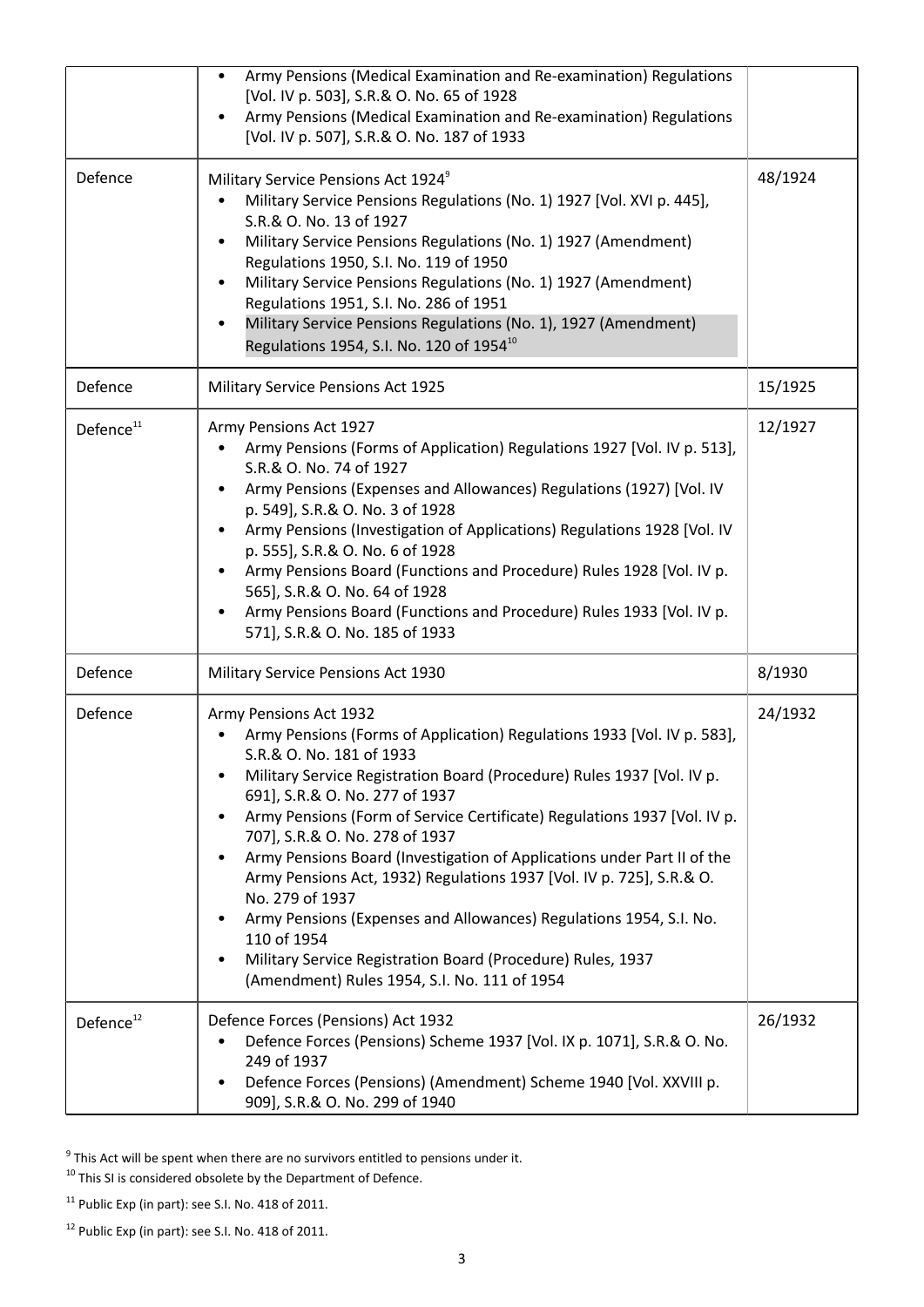| Defence Forces (Pensions) (Amendment) Scheme 1947 [Vol. XXXVI p.<br>$\bullet$<br>29], S.R.& O. No. 81 of 1947 |  |
|---------------------------------------------------------------------------------------------------------------|--|
| Defence Forces (Pensions) (Amendment) Scheme 1949, S.I. No. 209 of<br>1949                                    |  |
| Defence Forces (Pensions) (Amendment) (No. 2) Scheme 1949, S.I. No.<br>291 of 1949                            |  |
| Defence Forces (Pensions) (Amendment) Scheme 1953, S.I. No. 259 of<br>1953                                    |  |
| Defence Forces (Pensions) (Amendment) Scheme 1956, S.I. No. 35 of<br>1956                                     |  |
| Defence Forces (Pensions) (Amendment) Scheme 1957, S.I. No. 152 of<br>1957                                    |  |
| Defence Forces (Pensions) (Amendment) (No. 2) Scheme 1957, S.I. No.<br>194 of 1957                            |  |
| Defence Forces (Pensions) (Amendment) Scheme 1959, S.I. No. 66 of<br>1959                                     |  |
| Defence Forces (Pensions) (Amendment) Scheme 1960, S.I. No. 135 of<br>1960                                    |  |
| Defence Forces (Pensions) (Amendment) Scheme 1962, S.I. No. 42 of<br>1962                                     |  |
| Defence Forces (Pensions) (Amendment) (No. 2) Scheme 1962, S.I. No.<br>126 of 1962                            |  |
| Defence Forces (Pensions) (Amendment) (No. 3) Scheme 1962, S.I. No.<br>204 of 1962                            |  |
| Defence Forces (Pensions) (Amendment) Scheme 1964, S.I. No. 247 of<br>1964                                    |  |
| Defence Forces (Pensions) (Amendment) Scheme 1965, S.I. No. 154 of<br>1965                                    |  |
| Defence Forces (Pensions) (Amendment) Scheme 1968, S.I. No. 105 of<br>1968                                    |  |
| Defence Forces (Pensions) (Amendment) Scheme 1969, S.I. No. 34 of<br>1969                                     |  |
| Defence Forces (Pensions) (Amendment) (No. 2) Scheme 1969, S.I. No.<br>63 of 1969                             |  |
| Defence Forces (Pensions) (Amendment) (No. 3) Scheme 1969, S.I. No.<br>144 of 1969                            |  |
| Defence Forces (Pensions) (Amendment) (No. 4) Scheme 1969, S.I. No.<br>215 of 1969                            |  |
| Defence Forces (Pensions) (Amendment) (No. 5) Scheme 1969, S.I. No.<br>247 of 1969                            |  |
| Defence Forces (Pensions) (Amendment) Scheme 1970, S.I. No. 143 of<br>1970                                    |  |
| Defence Forces (Pensions) (Amendment) (No. 3) Scheme 1970, S.I. No.<br>298 of 1970                            |  |
| Defence Forces (Pensions) (Amendment) Scheme 1971, S.I. No. 50 of<br>1971                                     |  |
| Defence Forces (Pensions) (Amendment) (No.2) Scheme, S.I. No. 52 of<br>1971                                   |  |
| Defence Forces (Pensions) (Amendment) Scheme 1972, S.I. No. 100 of<br>1972                                    |  |
| Defence Forces (Pensions) (Amendment) (No. 2) Scheme 1972, S.I. No.<br>216 of 1972                            |  |
| Defence Forces (Pensions) (Amendment) (No. 3) Scheme 1972, S.I. No.<br>306 of 1972                            |  |
| Defence Forces (Pensions) (Amendment) Scheme 1973, S.I. No. 57 of<br>1973                                     |  |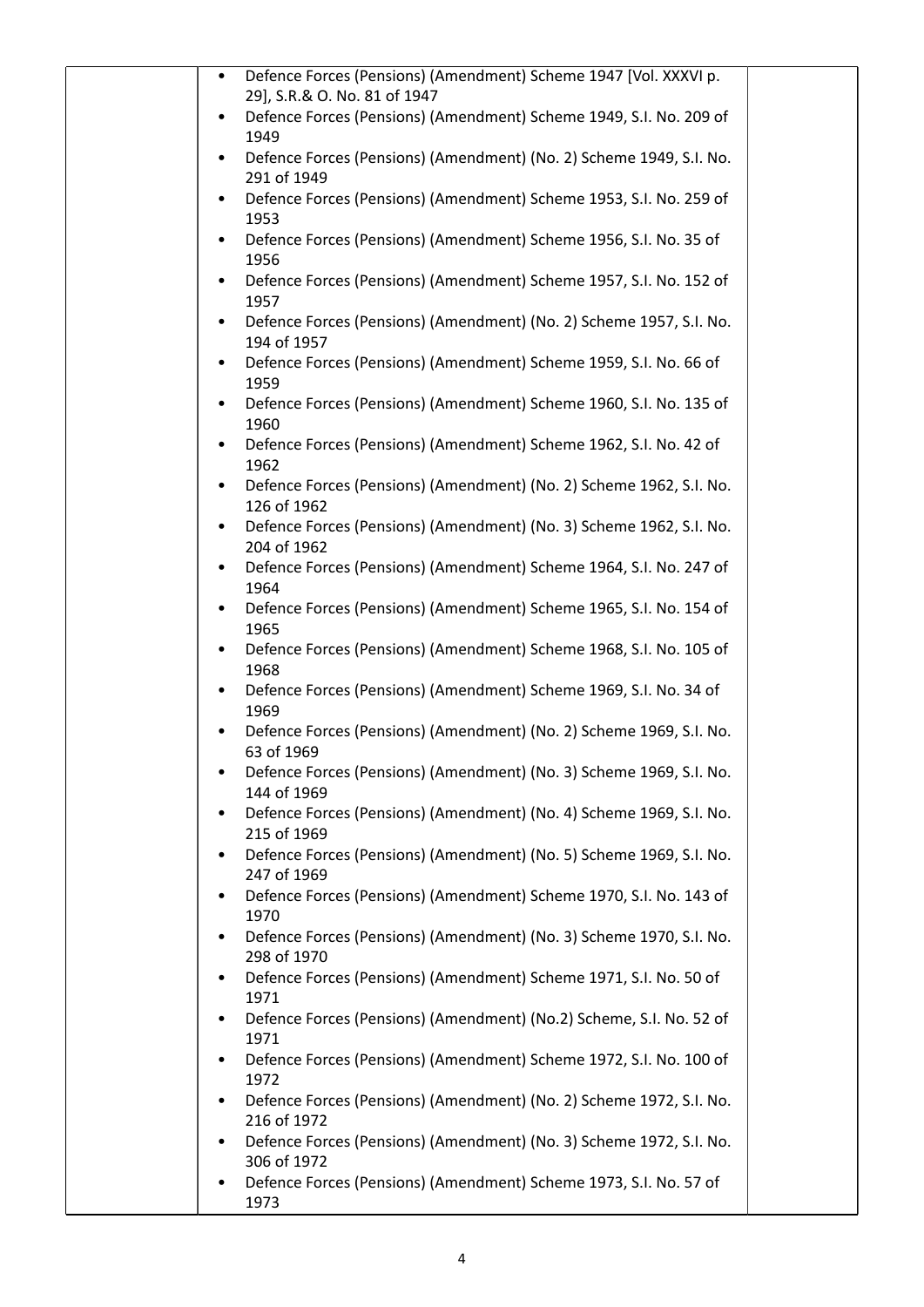| Defence Forces (Pensions) (Amendment) (No. 2) Scheme 1973, S.I. No.<br>$\bullet$<br>205 of 1973 |
|-------------------------------------------------------------------------------------------------|
| Defence Forces (Pensions) (Amendment) (No. 3) Scheme 1973, S.I. No.<br>295 of 1973              |
| Defence Forces (Pensions) (Amendment) Scheme 1974, S.I. No. 131 of<br>1974                      |
| Defence Forces (Pensions) (Amendment) (No. 2) Scheme 1974, S.I. No.<br>223 of 1974              |
| Defence Forces (Pensions) (Amendment) (No. 3) Scheme 1974, S.I. No.<br>٠<br>231 of 1974         |
| Defence Forces (Pensions) (Amendment) (No. 4) Scheme 1974, S.I. No.<br>236 of 1974              |
| Defence Forces (Pensions) (Amendment) (No. 5) Scheme 1974, S.I. No.<br>314 of 1974              |
| Defence Forces (Pensions) (Amendment) Scheme 1975, S.I. No. 145 of<br>1975                      |
| Defence Forces (Pensions) (Amendment) (No. 2) Scheme 1975, S.I. No.<br>171 of 1975              |
| Defence Forces (Pensions) (Amendment) (No. 3) Scheme 1075, S.I. No.<br>$\bullet$<br>172 of 1975 |
| Defence Forces (Pensions) (Amendment) (No. 4) Scheme 1975, S.I. No.<br>٠<br>309 of 1975         |
| Defence Forces (Pensions) (Amendment) Scheme 1977, S.I. No. 218 of<br>1977                      |
| Defence Forces (Pensions) (Amendment) (No. 2) Scheme 1977, S.I. No.<br>283 of 1977              |
| Defence Forces (Pensions) (Amendment) Scheme 1978, S.I. No. 246 of<br>٠<br>1978                 |
| Defence Forces (Pensions) (Amendment) (No. 2) Scheme 1978, S.I. No.<br>274 of 1978              |
| Defence Forces (Pensions) (Amendment) (No. 3) Scheme 1978, S.I. No.<br>379 of 1978              |
| Defence Forces (Pensions) (Amendment) Scheme 1979, S.I. No. 208 of<br>1979                      |
| Defence Forces (Pensions) (Amendment) (No. 2) Scheme 1979, S.I. No.<br>٠<br>245 of 1979         |
| Defence Forces (Pensions) (Amendment) (No. 3) Scheme 1979, S.I. No.<br>343 of 1979              |
| Defence Forces (Pensions) (Amendment) (No. 4) Scheme 1979, S.I. No.<br>398 of 1979              |
| Defence Forces (Pensions) (Amendment) (No. 5) Scheme 1979, S.I. No.<br>399 of 1979              |
| Defence Forces (Pensions) (Amendment) Scheme 1980, S.I. No. 266 of<br>1980                      |
| Defence Forces (Pensions) (Amendment) (No. 2) Scheme 1980, S.I. No.<br>366 of 1980              |
| Defence Forces (Pensions) (Amendment) (No. 2) Scheme 1981, S.I. No.<br>362 of 1981              |
| Defence Forces (Pensions) (Amendment) Scheme 1982, S.I. No. 137 of<br>1982                      |
| Defence Forces (Pensions) (Amendment) (No. 2) Scheme 1982, S.I. No.<br>229 of 1982              |
| Defence Forces (Pensions) (Amendment) (No. 3) Scheme 1982, S.I. No.<br>247 of 1982              |
| Defence Forces (Pensions) (Amendment) (No. 4) Scheme 1982, S.I. No.<br>337 of 1982              |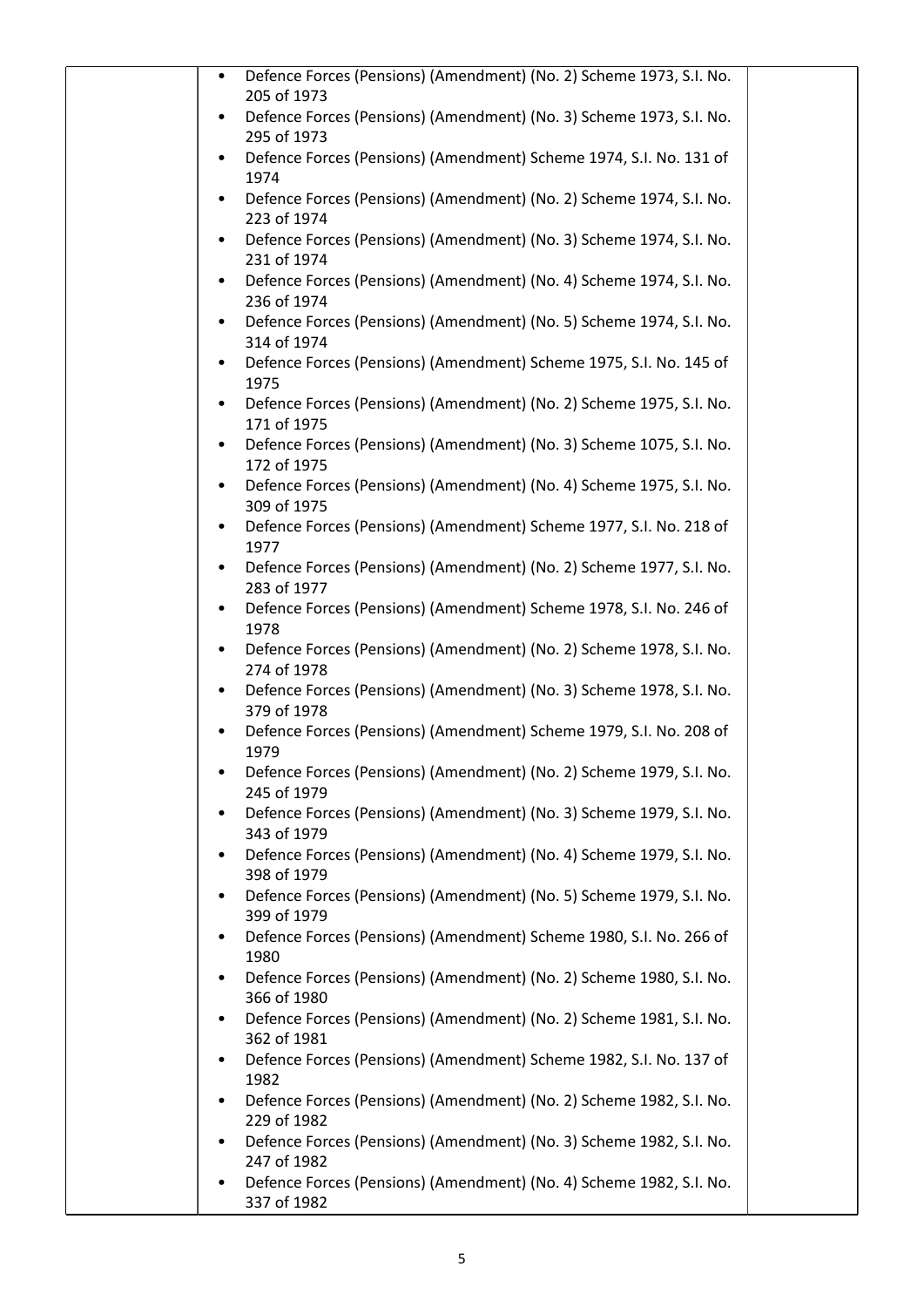| Defence Forces (Pensions) (Amendment) Scheme 1983, S.I. No. 124 of<br>1983              |
|-----------------------------------------------------------------------------------------|
| Defence Forces (Pensions) (Amendment) (No. 2) Scheme 1983, S.I. No.<br>190 of 1983      |
| Defence Forces (Pensions) (Amendment) (No. 3) Scheme 1983, S.I. No.<br>214 of 1983      |
| Defence Forces (Pensions) (Amendment) Scheme 1984, S.I. No. 55 of<br>1984               |
| Defence Forces (Pensions) (Amendment) (No. 2) Scheme 1984, S.I. No.<br>56 of 1984       |
| Defence Forces (Pensions) (Amendment) (No. 3) Scheme 1984, S.I. No.                     |
| 113 of 1984<br>Defence Forces (Pensions) (Amendment) (No. 4) Scheme 1984, S.I. No.<br>٠ |
| 114 of 1984<br>Defence Forces (Pensions) (Amendment) (No. 5) Scheme 1984, S.I. No.      |
| 172 of 1984<br>Defence Forces (Pensions) (Amendment) (No. 6) Scheme 1984, S.I. No.      |
| 173 of 1984<br>Defence Forces (Pensions) (Amendment) (No. 7) Scheme 1984, S.I. No.      |
| 235 of 1984<br>Defence Forces (Pensions) (Amendment) (No. 8) Scheme 1984, S.I. No.      |
| 259 of 1984<br>Defence Forces (Pensions) (Amendment) Scheme 1985, S.I. No. 48 of        |
| 1985<br>Defence Forces (Pensions) (Amendment) (No. 2) Scheme 1985, S.I. No.             |
| 221 of 1985<br>Defence Forces (Pensions) (Amendment) (No. 3) Scheme 1985, S.I. No.      |
| 270 of 1985<br>Defence Forces (Pensions) (Amendment) (No. 4) Scheme 1985, S.I. No.      |
| 300 of 1985<br>Defence Forces (Pensions) (Amendment) (No. 5) Scheme 1985, S.I. No.      |
| 307 of 1985<br>Defence Forces (Pensions) (Amendment) (No. 6) Scheme 1985, S.I. No.      |
| 360 of 1985<br>Defence Forces (Pensions) (Amendment) (No. 7) Scheme 1985, S.I. No.      |
| 409 of 1985<br>Defence Forces (Pensions) (Amendment) Scheme 1986, S.I. No. 60 of        |
| 1986<br>Defence Forces (Pensions) (Amendment) (No. 3) Scheme 1987, S.I. No.             |
| 288 of 1987<br>Defence Forces (Pensions) (Amendment) Scheme 1988, S.I. No. 142 of       |
| 1988<br>Defence Forces (Pensions) (Amendment) (No. 2) Scheme 1988, S.I. No.             |
| 376 of 1988<br>Defence Forces (Pensions) (Amendment) Scheme 1989, S.I. No. 163 of       |
| 1989<br>Defence Forces (Pensions) (Amendment) Scheme 1991, S.I. No. 166 of              |
| 1991<br>Defence Forces (Pensions) (Amendment) (No. 2) Scheme 1991, S.I. No.             |
| 167 of 1991<br>Defence Forces (Pensions) (Amendment) (No. 3) Scheme 1991, S.I. No.      |
| 168 of 1991<br>Defence Forces (Pensions) (Amendment) (No. 4) Scheme 1991, S.I. No.      |
| 169 of 1991<br>Defence Forces (Pensions) (Amendment) (No. 5) Scheme 1991, S.I. No.      |
| 344 of 1991                                                                             |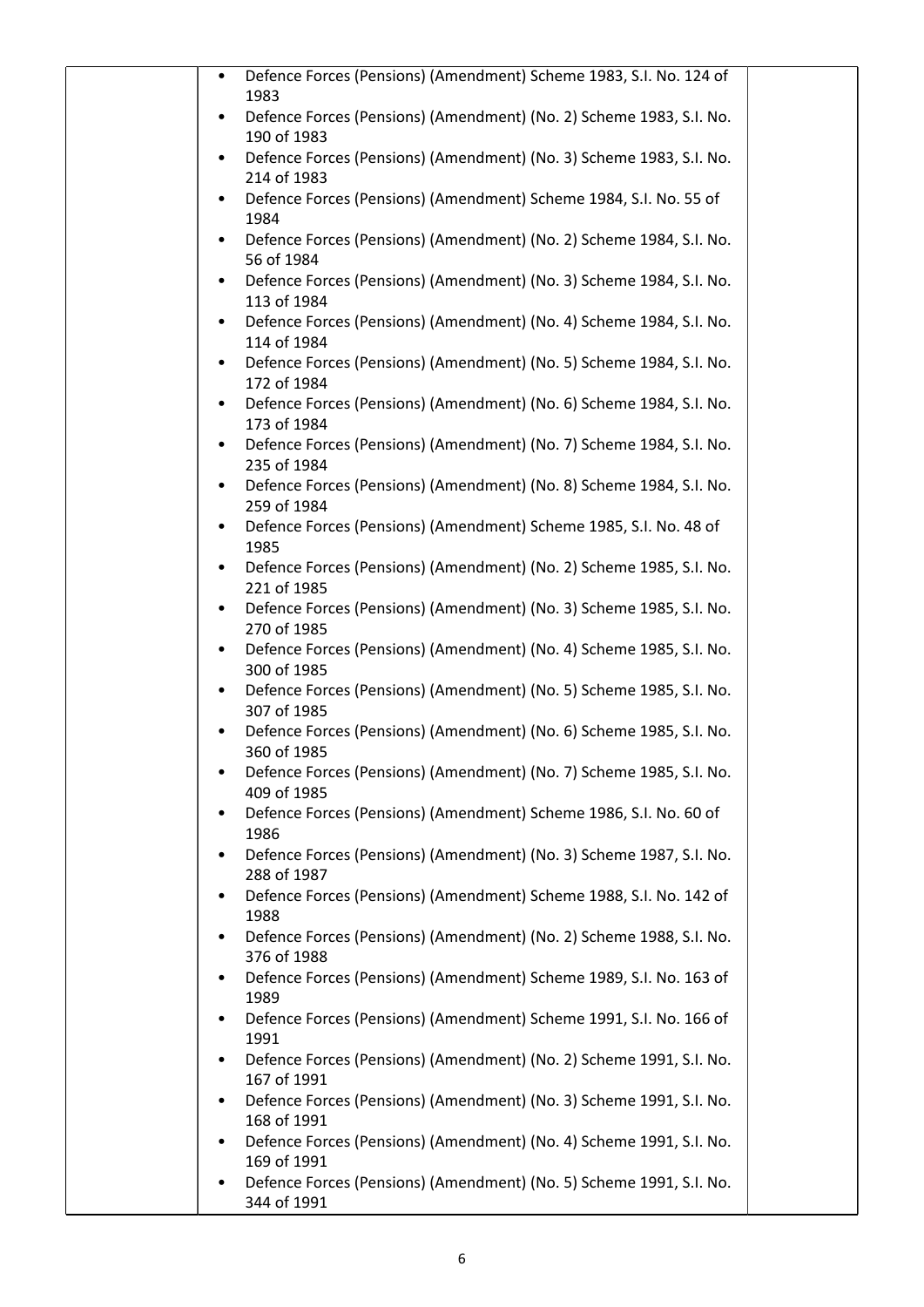|                       | Defence Forces (Pensions) (Amendment) Scheme 1993, S.I. No. 374 of<br>1993<br>Defence Forces (Pensions) (Amendment) (No. 2) Scheme 1993, S.I. No.<br>420 of 1993<br>Defence Forces (Pensions) (Amendment) Scheme 1994, S.I. No. 217 of<br>1994<br>Defence Forces (Pensions) (Amendment) Scheme 1987, S.I. No. 149 of<br>1987<br>Defence Forces (Pensions) (Amendment) (No. 2) Scheme 1987, S.I. No.<br>186 of 1987 |         |
|-----------------------|--------------------------------------------------------------------------------------------------------------------------------------------------------------------------------------------------------------------------------------------------------------------------------------------------------------------------------------------------------------------------------------------------------------------|---------|
| Defence <sup>13</sup> | Military Service Pensions Act 1934<br>Military Service Pensions Act, 1934, Regulations 1941, S.R.& O. No. 46<br>of $1941^{14}$<br>Military Service Pensions Act, No. 1934 (No. 2) Regulations 1950, S.I.<br>$\bullet$<br>No. 255 of 1950<br>Referee (Military Service Pensions) Rules 1950, S.I. No. 269 of 1950<br>Military Service Pensions Act 1934 Regulations 1954, S.I. No. 119 of<br>195415                 | 43/1934 |
| Defence               | Army Pensions Act 1937                                                                                                                                                                                                                                                                                                                                                                                             | 15/1937 |
| Defence               | Defence Forces (Pensions) (Amendment) Act 1938                                                                                                                                                                                                                                                                                                                                                                     | 33/1938 |
| Defence               | Army Pensions Act 1941                                                                                                                                                                                                                                                                                                                                                                                             | 2/1941  |
| Defence               | Army Pensions Act 1943                                                                                                                                                                                                                                                                                                                                                                                             | 14/1943 |
| Defence               | Military Service Pensions (Amendment) Act 1944                                                                                                                                                                                                                                                                                                                                                                     | 5/1944  |
| Defence               | Military Service Pensions (Amendment) Act 1945                                                                                                                                                                                                                                                                                                                                                                     | 11/1945 |
| Defence               | Military Service Pensions (Amendment) (No. 2) Act 1945                                                                                                                                                                                                                                                                                                                                                             | 34/1945 |
| Defence               | Army Pensions Act 1946                                                                                                                                                                                                                                                                                                                                                                                             | 3/1946  |
| Defence               | Defence Forces (Pensions) (Amendment) Act 1949                                                                                                                                                                                                                                                                                                                                                                     | 7/1949  |
| Defence               | Army Pensions Act 1949                                                                                                                                                                                                                                                                                                                                                                                             | 19/1949 |
| Defence               | Army Pensions (Increase) Act 1949                                                                                                                                                                                                                                                                                                                                                                                  | 28/1949 |
| Defence               | Military Service Pensions (Amendment) Act 1949<br>Board of Assessors (Military Service Pensions) Rules 1950, S.I. No. 270<br>of 1950                                                                                                                                                                                                                                                                               | 29/1949 |
| Defence               | Military Service Pensions (Amendment) Act 1953                                                                                                                                                                                                                                                                                                                                                                     | 5/1953  |
| Defence               | Army Pensions Act 1953<br>Army Pensions (Form of Service Certificate) Regulations, S.I. No. 112 of<br>1954                                                                                                                                                                                                                                                                                                         | 23/1953 |
| Defence               | Defence Forces (Pensions) (Amendment) Act 1957                                                                                                                                                                                                                                                                                                                                                                     | 12/1957 |

 $13$  Public Exp (in part): see S.I. No. 418 of 2011.

 $15$  Ibid.

 $14$  This SI is considered obsolete by the Department of Defence.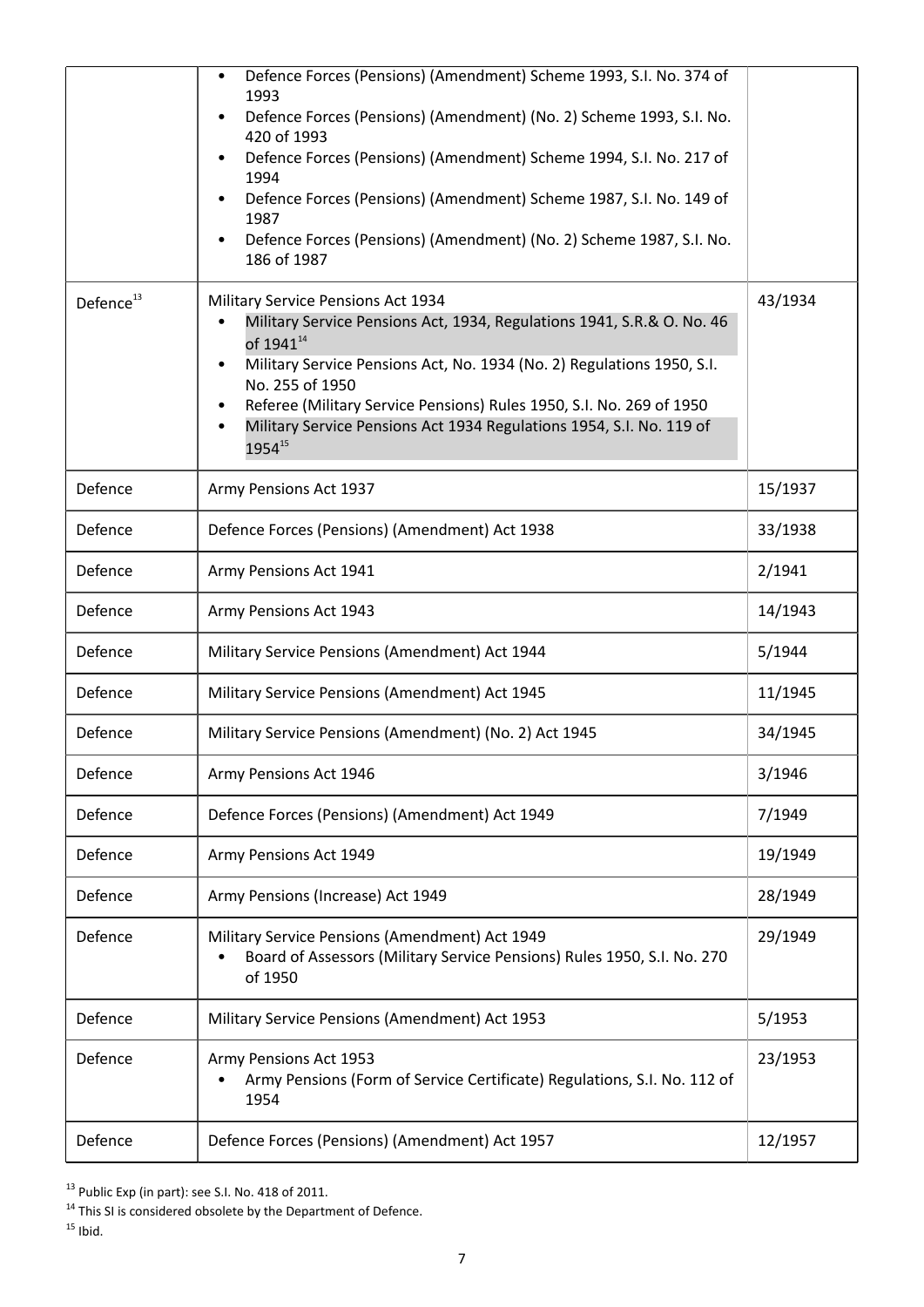| Defence               | Army Pensions Act 1957                                                                                                                                                                                                                                                                                                                                                                                                                                                                                                                                                                                                                                                                                                                                                                                                                                                                                                                                                                                                                                                                                                                                                                                                                                                                                                                                                                                                                                                                                                                                                                                                   | 19/1957 |
|-----------------------|--------------------------------------------------------------------------------------------------------------------------------------------------------------------------------------------------------------------------------------------------------------------------------------------------------------------------------------------------------------------------------------------------------------------------------------------------------------------------------------------------------------------------------------------------------------------------------------------------------------------------------------------------------------------------------------------------------------------------------------------------------------------------------------------------------------------------------------------------------------------------------------------------------------------------------------------------------------------------------------------------------------------------------------------------------------------------------------------------------------------------------------------------------------------------------------------------------------------------------------------------------------------------------------------------------------------------------------------------------------------------------------------------------------------------------------------------------------------------------------------------------------------------------------------------------------------------------------------------------------------------|---------|
| Defence               | Army Pensions Act 1959                                                                                                                                                                                                                                                                                                                                                                                                                                                                                                                                                                                                                                                                                                                                                                                                                                                                                                                                                                                                                                                                                                                                                                                                                                                                                                                                                                                                                                                                                                                                                                                                   | 15/1959 |
| Defence               | Army Pensions Act 1960                                                                                                                                                                                                                                                                                                                                                                                                                                                                                                                                                                                                                                                                                                                                                                                                                                                                                                                                                                                                                                                                                                                                                                                                                                                                                                                                                                                                                                                                                                                                                                                                   | 2/1960  |
| Defence               | Military Service Pensions (Amendment) Act 1960                                                                                                                                                                                                                                                                                                                                                                                                                                                                                                                                                                                                                                                                                                                                                                                                                                                                                                                                                                                                                                                                                                                                                                                                                                                                                                                                                                                                                                                                                                                                                                           | 3/1960  |
| Defence               | Military Service Pensions (Increase) Act 1960                                                                                                                                                                                                                                                                                                                                                                                                                                                                                                                                                                                                                                                                                                                                                                                                                                                                                                                                                                                                                                                                                                                                                                                                                                                                                                                                                                                                                                                                                                                                                                            | 30/1960 |
| Defence               | Army Pensions (No. 2) Act 1960                                                                                                                                                                                                                                                                                                                                                                                                                                                                                                                                                                                                                                                                                                                                                                                                                                                                                                                                                                                                                                                                                                                                                                                                                                                                                                                                                                                                                                                                                                                                                                                           | 39/1960 |
| Defence               | Army Pensions (Increase) Act 1961                                                                                                                                                                                                                                                                                                                                                                                                                                                                                                                                                                                                                                                                                                                                                                                                                                                                                                                                                                                                                                                                                                                                                                                                                                                                                                                                                                                                                                                                                                                                                                                        | 6/1961  |
| Defence               | Army Pensions Act 1962                                                                                                                                                                                                                                                                                                                                                                                                                                                                                                                                                                                                                                                                                                                                                                                                                                                                                                                                                                                                                                                                                                                                                                                                                                                                                                                                                                                                                                                                                                                                                                                                   | 22/1962 |
| Defence               | Military Service Pensions (Increase) Act 1962                                                                                                                                                                                                                                                                                                                                                                                                                                                                                                                                                                                                                                                                                                                                                                                                                                                                                                                                                                                                                                                                                                                                                                                                                                                                                                                                                                                                                                                                                                                                                                            | 33/1962 |
| Defence               | Army Pensions (Increase) Act 1962                                                                                                                                                                                                                                                                                                                                                                                                                                                                                                                                                                                                                                                                                                                                                                                                                                                                                                                                                                                                                                                                                                                                                                                                                                                                                                                                                                                                                                                                                                                                                                                        | 34/1962 |
| Defence               | Military Service Pensions (Increase) Act 1964                                                                                                                                                                                                                                                                                                                                                                                                                                                                                                                                                                                                                                                                                                                                                                                                                                                                                                                                                                                                                                                                                                                                                                                                                                                                                                                                                                                                                                                                                                                                                                            | 25/1964 |
| Defence               | Army Pensions (Increase) Act 1964                                                                                                                                                                                                                                                                                                                                                                                                                                                                                                                                                                                                                                                                                                                                                                                                                                                                                                                                                                                                                                                                                                                                                                                                                                                                                                                                                                                                                                                                                                                                                                                        | 27/1964 |
| Defence <sup>16</sup> | Army Pensions Act 1968<br>Army Pensions (Increase) Regulations 1969, S.I. No. 191 of 1969<br>Army Pensions (Increase) (No. 2) Regulations 1969, S.I. No. 236 of 1969<br>Army Pensions (Increase) Regulations 1971, S.I. No. 51 of 1971<br>Army Pensions (Increase) Regulations 1972, S.I. No. 101 of 1972<br>Army Pensions (Increase) Regulations 1973, S.I. No. 141 of 1973<br>Army Pensions (Increase) Regulations 1974, S.I. No. 222 of 1974<br>Army Pensions (Increase) Regulations 1975, S.I. No. 8 of 1975<br>Army Pensions (Increase) Regulations 1976, S.I. No. 119 of 1976<br>Army Pensions (Increase) Regulations 1977, S.I. No. 369 of 1977<br>Army Pensions (Increase) Regulations 1978, S.I. No. 143 of 1978<br>٠<br>Army Pensions (Increase) (No. 2) Regulations 1978, S.I. No. 378 of 1978<br>Army Pensions (Increase) Regulations 1980, S.I. No. 310 of 1980<br>Army Pensions (Increase) Regulations 1982, S.I. No. 136 of 1982<br>Army Pensions (Increase) (No. 2) Regulations 1982, S.I. No. 226 of 1982<br>Army Pensions (Increase) Regulations 1984, S.I. No. 59 of 1984<br>Army Pensions (Increase) (No. 2) Regulations 1984, S.I. No. 98 of 1984<br>Army Pensions (Increase) (No. 3) Regulations 1984, S.I. No. 157 of 1984<br>Army Pensions (Increase) (No. 4) Regulations 1984, S.I. No. 236 of 1984<br>Army Pensions (Increase) (No. 5) Regulations 1984, S.I. No. 357 of 1984<br>Army Pensions (Increase) Regulations 1985, S.I. No. 292 of 1985<br>Army Pensions (Increase) (No. 2) Regulations 1985, S.I. No. 417 of 1985<br>Army Pensions (Increase) Regulations 1987, S.I. No. 192 of 1987 | 12/1968 |
| Defence               | Army Pensions Act 1971                                                                                                                                                                                                                                                                                                                                                                                                                                                                                                                                                                                                                                                                                                                                                                                                                                                                                                                                                                                                                                                                                                                                                                                                                                                                                                                                                                                                                                                                                                                                                                                                   | 26/1971 |
| Defence               | Army Pensions Act 1973                                                                                                                                                                                                                                                                                                                                                                                                                                                                                                                                                                                                                                                                                                                                                                                                                                                                                                                                                                                                                                                                                                                                                                                                                                                                                                                                                                                                                                                                                                                                                                                                   | 27/1973 |
| Defence               | Defence Forces (Pensions) (Amendment) Act 1975                                                                                                                                                                                                                                                                                                                                                                                                                                                                                                                                                                                                                                                                                                                                                                                                                                                                                                                                                                                                                                                                                                                                                                                                                                                                                                                                                                                                                                                                                                                                                                           | 2/1975  |
| Defence               | Army Pensions Act 1980                                                                                                                                                                                                                                                                                                                                                                                                                                                                                                                                                                                                                                                                                                                                                                                                                                                                                                                                                                                                                                                                                                                                                                                                                                                                                                                                                                                                                                                                                                                                                                                                   | 21/1980 |

<sup>16</sup> Public Exp (in part): see S.I. No. 418 of 2011.